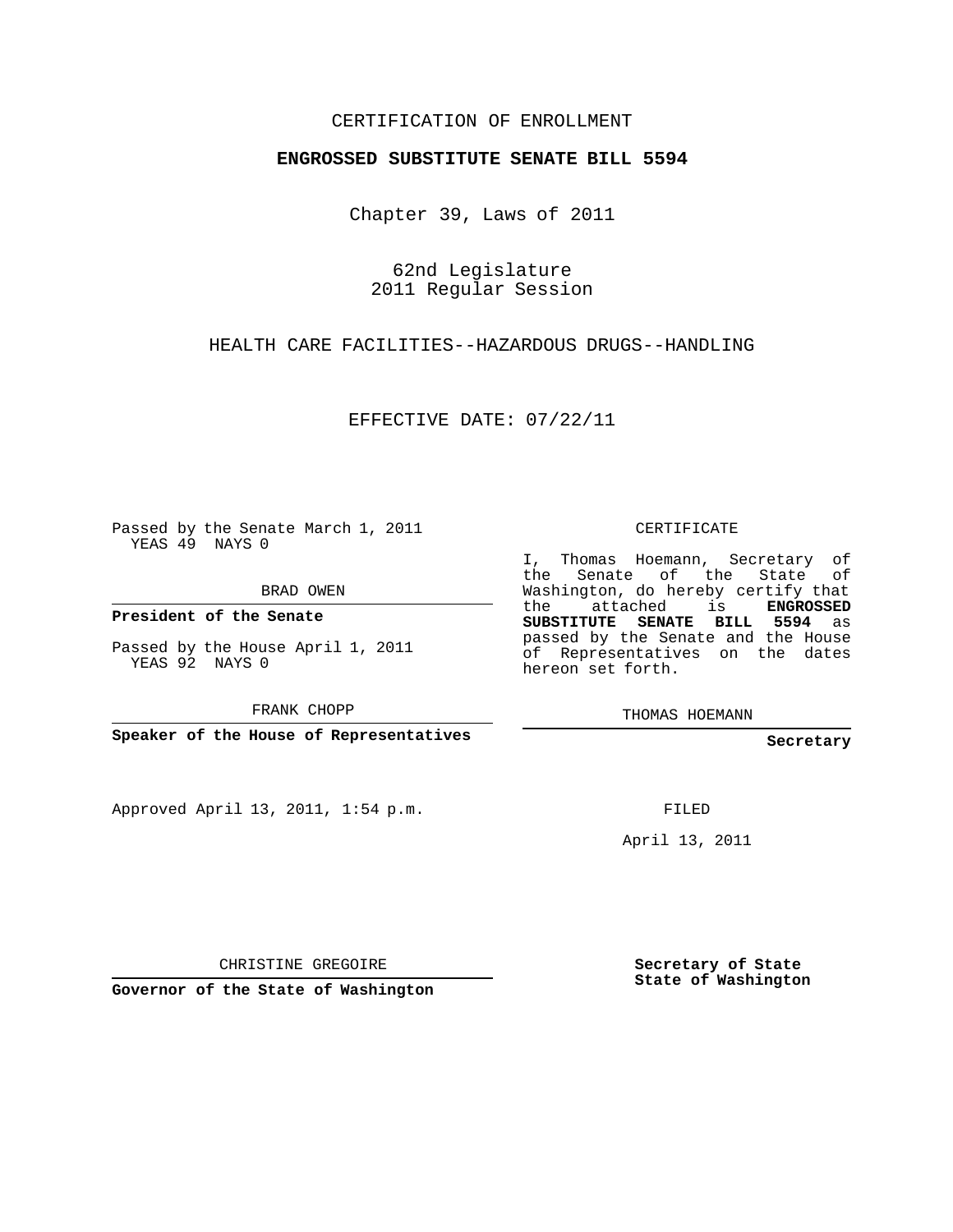## **ENGROSSED SUBSTITUTE SENATE BILL 5594** \_\_\_\_\_\_\_\_\_\_\_\_\_\_\_\_\_\_\_\_\_\_\_\_\_\_\_\_\_\_\_\_\_\_\_\_\_\_\_\_\_\_\_\_\_

\_\_\_\_\_\_\_\_\_\_\_\_\_\_\_\_\_\_\_\_\_\_\_\_\_\_\_\_\_\_\_\_\_\_\_\_\_\_\_\_\_\_\_\_\_

Passed Legislature - 2011 Regular Session

## **State of Washington 62nd Legislature 2011 Regular Session**

**By** Senate Labor, Commerce & Consumer Protection (originally sponsored by Senators Kohl-Welles, Keiser, Prentice, Conway, Kline, and Murray)

READ FIRST TIME 02/14/11.

1 AN ACT Relating to handling of hazardous drugs; adding new sections to chapter 49.17 RCW; and creating a new section.

BE IT ENACTED BY THE LEGISLATURE OF THE STATE OF WASHINGTON:

 NEW SECTION. **Sec. 1.** The legislature declares that health care personnel who work with or near hazardous drugs in health care settings may be exposed to these agents in the air, on work surfaces, clothing, and medical equipment or through patient contact. According to the national institute for occupational safety and health (NIOSH), early concerns about occupational exposure to antineoplastic drugs first appeared in the 1970s. Antineoplastic and other hazardous drugs may cause skin rashes, infertility, miscarriage, birth defects, and have been linked to a wide variety of cancers. The national institute for occupational safety and health published an alert on preventing occupational exposures to antineoplastic and other hazardous drugs in health care settings in 2004 with an update in 2010. In this alert, the institute "presents a standard precautions or universal precautions approach to handling hazardous drugs safely: that is, NIOSH recommends that all hazardous drugs be handled as outlined in this Alert." It is the intent of the legislature to require health care facilities to